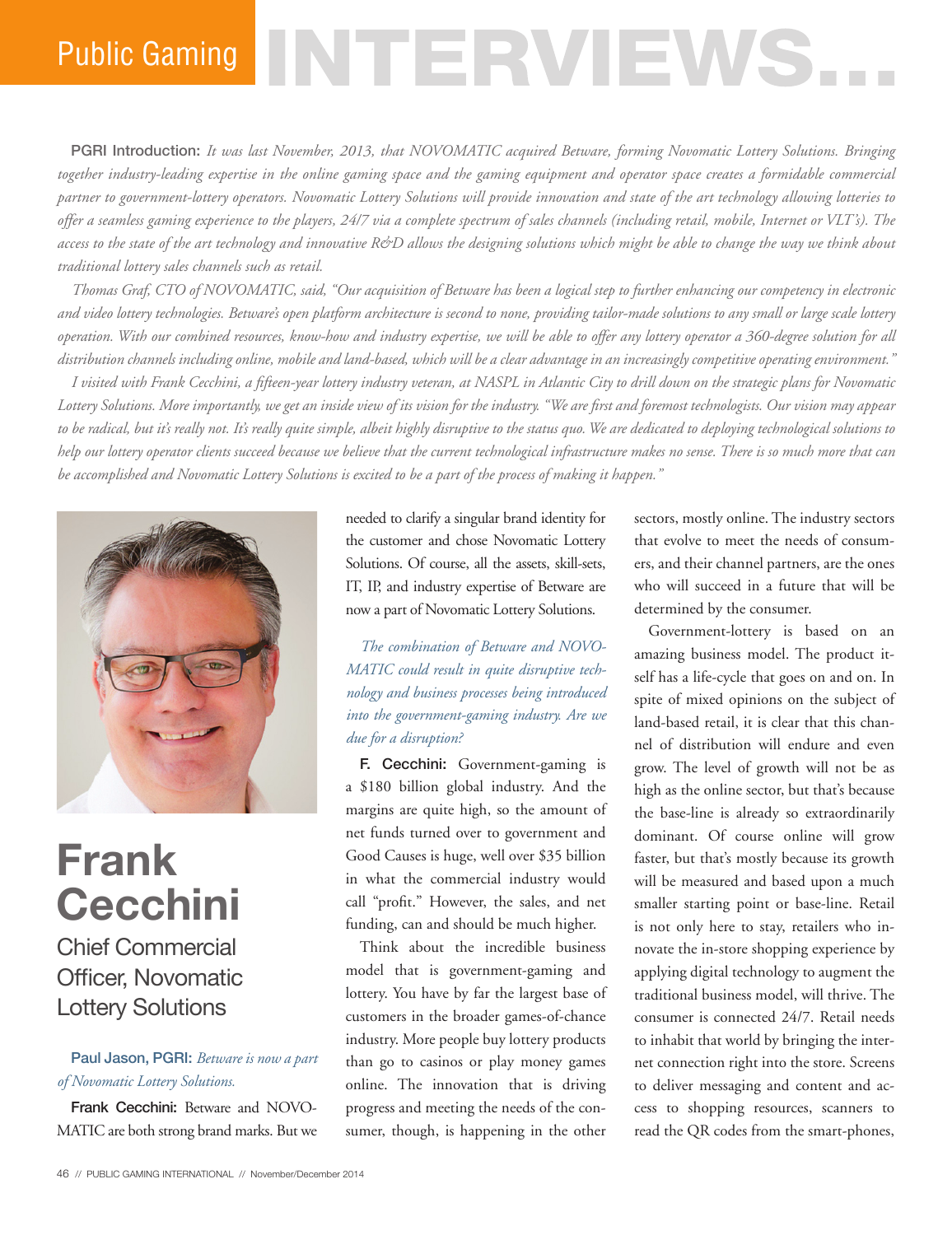transaction-processing technology that enables paperless and digitally executed transactions as well as traditional commercial methods, perhaps using digital technology to create a more entertaining and even recreational shopping experience. The point is that retail is ripe for disruption, rich with potential to transform itself to be the hub of social and commercial interaction of the future. It is exciting to imagine all that can be done to position retail as the most forward-looking venue for commerce, the leader when it comes to business process and technological innovation.

The important thing to recognize is that the internet is a medium for communication as well as a channel for distribution. Its value to society is as much based on that as it is on enabling digital transactions. Communication is not just about sending and receiving e-mails, or broadcasting commercials on a screen. It's about anything that involves content. That could include educating the consumer on how to play a game. It could be about delivering entertainment designed to engage the consumer and keep them browsing in the store for a longer period of time. Of course, the business objective is to generate sales, to drive transactions that result in income. But we need to be open-minded and creative about the ways to make that happen. I would submit that includes using technology to enhance the consumer shopping experience at retail. And that effective application of the omni-channel approach is key to the success of each one of the channels of distribution, especially retail. Creating that dynamic, interactive online relationship with the consumer is, perhaps paradoxically, key to the success of the retail sector.

#### *So, even in a transaction-enabled online gaming world, Retail will grow right alongside of the growth of the online sector.*

F. Cecchini: Absolutely. The record already shows that. Look at the UK, Finland, Sweden, Austria, Australia, Denmark, Canada, and the numerous other markets which have a growing online sector. For one thing, growth in the online is not nearly as rapid as some were projecting. For another thing, retail does need to innovate and modernize itself to take full advantage of the omni-channel model that will sooner than later take over the world. It is so clearly inevitable for all markets, including the U.S., that the consumer will adopt the omni-channel model. And it is the consumer who makes these decisions, not government regulators. And the consumer is deciding that she wants to be connected 24/7, and she wants the merchants with whom she does business to support and enable her lifestyle choices.

#### *But is it happening? Is Retail evolving to meet the needs of the modern consumer?*

F. Cecchini: Necessity is the mother of invention. It won't happen without the vision and the drive to evolve with the consumer. It is beginning to happen, and as the roadmap of success is revealed and the evidence mounts to prove the effectiveness of how the multi-channel model can be integrated at retail, the willingness of everyone to pursue the pathways to success will increase. It is a fact that not all retail is thriving. Retailers everywhere are struggling to generate store traffic and maintain sales. But not all retailers. The progressive markets where the omni-channel model is being applied have industry-leading retailers who are embracing the mandate to evolve with the consumer; they are applying progressive approaches to modernize the consumer shopping experience and integrate the digital world into their in-store environment. Our mission, the mission of Novomatic Lottery Solutions, is to facilitate the application of these success strategies throughout the world.

Our goal is to help government lotteries to thrive in a world that is rapidly changing. That means smoothing the path for all the channel partners to succeed at selling lottery products. Retail is not only the dominant channel for all lotteries every-



where, including those where the multichannel model is well-established, it is also the most powerful competitive advantage that government lottery operators have over competitors who are only investing in the online gaming world. Government lotteries are in the enviable position of having a competitive advantage that, for all practical purposes, could never be replicated by anyone. It is that network of retailers that separates government operators from all other games-of-chance operators.

#### *Let's drill down. What exactly is retail doing to modernize?*

F. Cecchini: Let's relate it directly to the business of selling lottery products. Retailers have terminals dedicated to do nothing but execute lottery transactions. What other product requires a dedicated terminal to process transactions? The dedicated lottery terminal is completely unnecessary and obsolete. Retailers are migrating to transaction-enabling devices that function more like a computer and don't cost any more than a lottery terminal. Retailers are installing IT centers that are no bigger than a desk top computer but deliver a huge level of functionality. All varieties of transactions can be processed. Cash and credit cards will continue to be used. But the future currency will be digital, housed within your smart-phone and delivered via QR codes and scanners. Lottery tickets can be purchased that way, winning numbers emailed or texted to the player, and winnings transferred via bank transfers. The idea of a cash register being separate from the credit card processing device being separate from the lottery terminal is totally archaic. And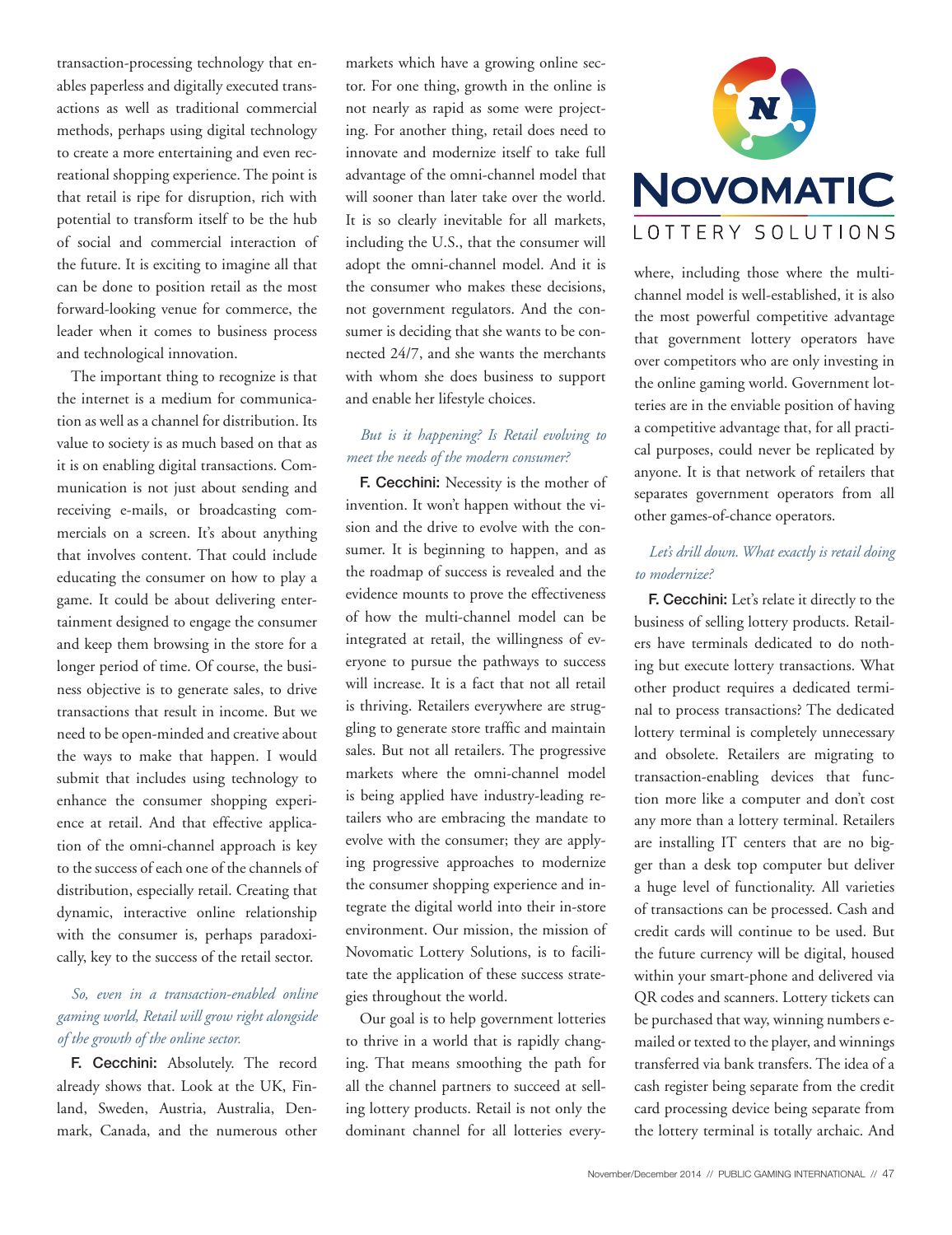retailers know it. The need for more highvalue real estate on the counter tops is not archaic. The competition for that space is more intense than ever.

Consolidating the hardware required to process transactions is a simple matter. The technology is there, the consumer is ready and anxious for it, the retailers are ready to allocate profit-generating counter-top space to other uses, the retailer is ready to digitize the in-store shopping experience that is also driven by this singular IT hub that is no bigger than a desk-top computer, and the successful retailers are already moving in this direction. Lottery could be the leader in this trend and become a most valued partner to retailers for helping them modernize.

Streamlining the whole transaction processing in ways that bring the digital world into the store also confers cost savings and simplified operations when it comes to communications infrastructure. Nobody has to bring a dedicated line into the store for the lottery terminal. The retailer and lottery operator no longer need to worry about an interruption in service caused by the dedicated communication line. The cost of computing, transaction processing, information processing of all kinds has plummeted over the past twenty years. But we need to be willing to "think different," to reimagine the ways in which business process can be reconfigured to deliver a better result at a lower cost. Lottery has not really done that.

#### *I would think that the expertise of Novomatic Lottery Solutions would be in the online and electronic games space. That would include IT platforms, game content, communications, etc. I don't know if I would have included Retail Modernization in that list.*

F. Cecchini: NOVOMATIC's mission is to help lotteries become the leader in the omni-channel consumer environment. That certainly includes all the things you mention. But that also means being a leader in retail modernization because retail will be the key component to effecting the transition to the omni-channel model. The online world is ready and waiting. And Novomatic Lottery Solutions has all the resources, IP, games, and platforms that are necessary to connect the lottery operator to the consumer. What we need to do is close the four-way inter-connected loop, bringing together the lottery operator, the consumer, the online channels, and the retail network.

*The experience of NOVOMATIC in the casino world would seem to be particularly applicable to the development of the modern retail environment. I am thinking about your expertise in Customer Relationship Management (CRM) as it has been so effectively applied by you in the casino world.*

F. Cecchini: CRM transformed the casino industry. When the economy went south in 2008, casinos were hit especially hard. CRM basically saved the industry. It turned a massive base of consumers into a connected, engaged, loyal customer base. Prior to 2008, the casino patron was essentially anonymous to the casino operators. Fortunately, Loyalty Programs and Players Clubs had already been developed, but they were not put into over-drive until casinos needed to put extra effort into customer acquisition and retention. Effective and aggressive application of CRM, Loyalty Programs, and Players Clubs turned that anonymous relationship into a dynamic, interactive relationship that kept the customers coming back. It also gave casinos the insight into customer preferences so they could migrate their products and services to meet the needs of the modern casino patron.

Doesn't this sound familiar? This is exactly what lottery operators and their retailers need to do. And just like casinos back in 2008, it's not as if this requires some kind of transformational change. Lotteries already have Loyalty Programs and Players Clubs. Retailers are already moving, albeit slowly, to modernize the consumer shopping experience by integrating onlineenabling technologies into their stores. It's just a matter of recognizing the power of these trends and putting pedal to the metal, stepping on the gas with confidence that investing in CRM will produce the highest ROI the industry has ever seen.

*Lottery operators are of necessity conservative. Any kind of investing of government funds, like that required for new initiatives like CRM, is subject to a different risk-assessment model than the commercial world is subject to.* 

F. Cecchini: I would submit that the multi-channel model is not a technological or marketing or distributional trend. It is a consumer trend. So the issue is not whether or not government operators invest in advancing the multi-channel model. It's about who they want to partner with to effect these changes, who they want to rely on to help them implement the multichannel approach towards winning support from their retailers and customers alike. After all, it is the consumer who is driving these changes, and failing to evolve in order to meet the needs of the consumer is not really an option.

#### *And Novomatic Lottery Solutions is positioned to future-proof their investment in technology and business process to evolve with the consumer and their retail partners.*

F. Cecchini: NOVOMATIC is a global force in the games-of-chance industry. We provide end-to-end solutions for lottery operators; from terminal applications, communication infrastructure, central system, back office applications, and internet platforms engineered specifically for lotteries. It is the complete package of solutions. NOVOMATIC's broad spectrum of capabilities and experience in the gaming world has perfect synergies for the lottery world. In the end, lottery is competing with the commercial operators for the internet gaming customer. NOVOMATIC is aligning its resources and capabilities to help government-gaming operators compete for the internet gaming customer.

NOVOMATIC and Betware are both expert at all things internet-related. We